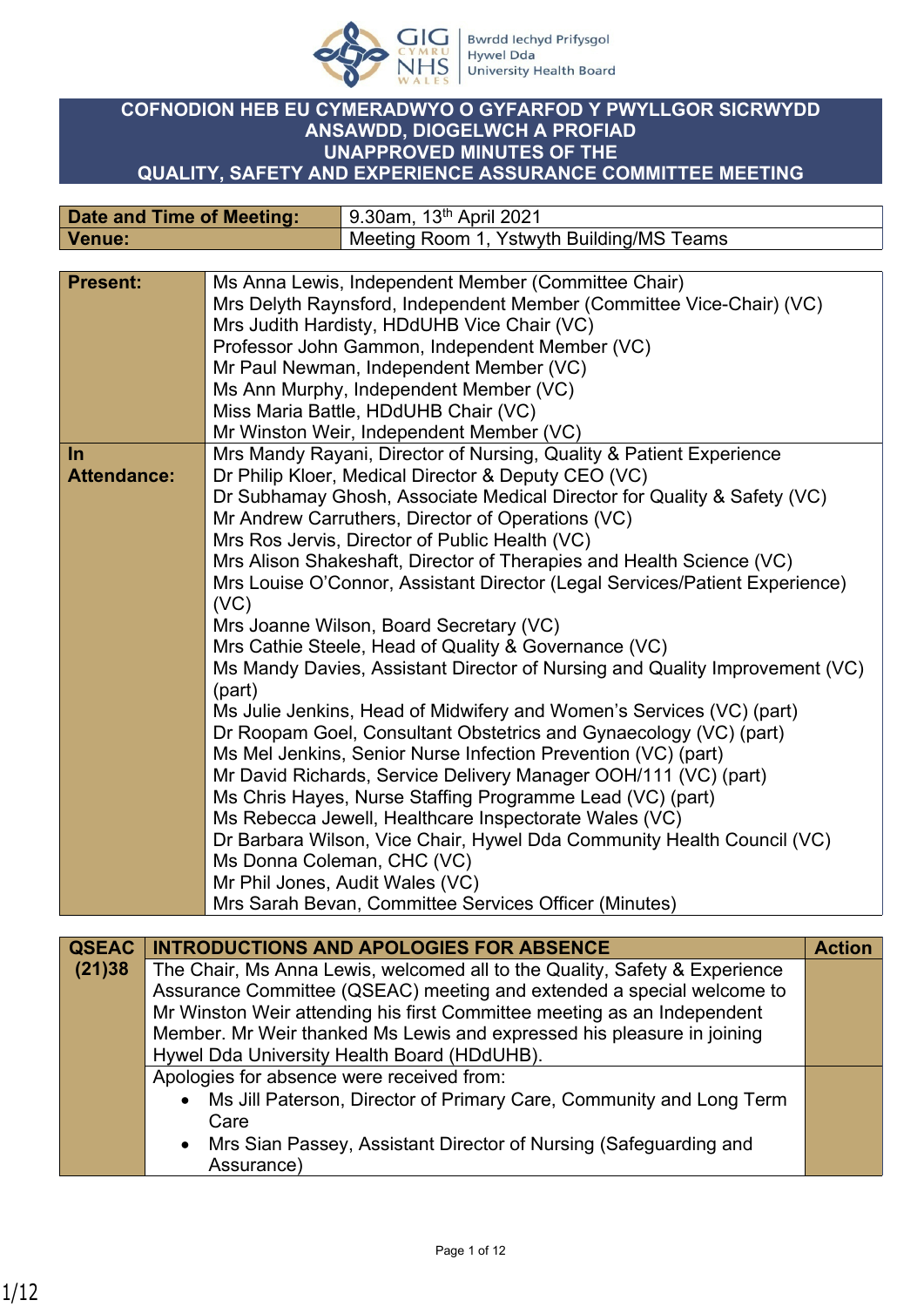| <b>QSEAC</b> | <b>DECLARATIONS OF INTERESTS</b>                                                                                                                 |  |
|--------------|--------------------------------------------------------------------------------------------------------------------------------------------------|--|
| (21)39       | There were no declarations of interests made.                                                                                                    |  |
|              |                                                                                                                                                  |  |
|              |                                                                                                                                                  |  |
| <b>QSEAC</b> | MINUTES AND MATTERS ARISING FROM THE MEETINGS HELD ON 2ND                                                                                        |  |
| (21)40       | FEBRUARY 2021 AND 16TH MARCH 2021<br><b>RESOLVED</b> - that the minutes of the meetings of the Quality, Safety and                               |  |
|              | Experience Assurance Committee (QSEAC) held on 2 <sup>nd</sup> February 2021 and                                                                 |  |
|              | 16th March 2021 be approved as a correct record, subject to the following                                                                        |  |
|              | amendment to the 2 <sup>nd</sup> February 2021 minutes:                                                                                          |  |
|              | <b>QSEAC(21)16 Corporate Risks Assigned to QSEAC:</b> To change                                                                                  |  |
|              | 'Mrs Shakeshaft responded that although there have been major                                                                                    |  |
|              | improvements in performance, the risk score remains, as there may be                                                                             |  |
|              | future issues with testing which is being led by the Department of                                                                               |  |
|              | Social Care and therefore not being under the control of the Health                                                                              |  |
|              | Board' to 'Mrs Shakeshaft responded that although there have been<br>major improvements in performance, the risk score remains, as there         |  |
|              | may be future issues with testing which is being led by the Department                                                                           |  |
|              | of Health and Social Care and therefore not being under the control of                                                                           |  |
|              | the Health Board'.                                                                                                                               |  |
|              |                                                                                                                                                  |  |
| <b>QSEAC</b> | TABLE OF ACTIONS FROM THE MEETINGS HELD ON 2ND FEBRUARY                                                                                          |  |
| (21)41       | 2021 AND 16TH MARCH 2021                                                                                                                         |  |
|              | An update was provided on the Table of Actions from the meetings held on 2 <sup>nd</sup>                                                         |  |
|              | February 2021 and 16 <sup>th</sup> March 2021, with the following noted:                                                                         |  |
|              | <b>QSEAC (21)16 Corporate Risks Assigned to QSEAC: Mr Paul</b>                                                                                   |  |
|              | Newman enquired whether there was further update from the                                                                                        |  |
|              | discussions held on 25 <sup>th</sup> March 2021, regarding the use of Welsh                                                                      |  |
|              | Government (WG) premises for Autism Spectrum Disorder (ASD)                                                                                      |  |
|              | clinics. Mrs Judith Hardisty informed Members of the possibility of                                                                              |  |
|              | property being made available for this use in Carmarthen town centre                                                                             |  |
|              | as a more suitable solution than the initial option in Picton Terrace,                                                                           |  |
|              | Carmarthen.                                                                                                                                      |  |
|              | <b>QSEAC (21)36 Commissioned Services: Long Term Agreements</b>                                                                                  |  |
|              | (LTA) and Quality Assurance Update: Mrs Mandy Rayani updated                                                                                     |  |
|              | Members that discussions with the Assistant Director of Nursing<br>(Safeguarding and Assurance) on how to manage the escalation                  |  |
|              | process regarding Long Term Agreements are ongoing.                                                                                              |  |
|              | QSEAC (21)46 Colorectal Green Pathway: Mrs Rayani advised                                                                                        |  |
|              | Members that the letter of thanks issued to all staff involved in the                                                                            |  |
|              | Colorectal Green Pathway had been gratefully received.                                                                                           |  |
|              |                                                                                                                                                  |  |
| <b>QSEAC</b> | QUALITY, SAFETY AND EXPERIENCE ASSURANCE COMMITTEE                                                                                               |  |
| (21)42       | <b>ANNUAL REPORT 2020/21</b>                                                                                                                     |  |
|              | The Quality, Safety and Experience Assurance Committee Annual Report                                                                             |  |
|              | 2020/21 was presented to Members for review and approval for onward<br>submission to Board. Mrs Rayani thanked Mrs Sarah Bevan for collating the |  |
|              | report, noting that further discussions on a more appropriate format going                                                                       |  |

forward would be discussed with the Board Secretary to provide an improved overview of key themes and issues that have arisen throughout the year.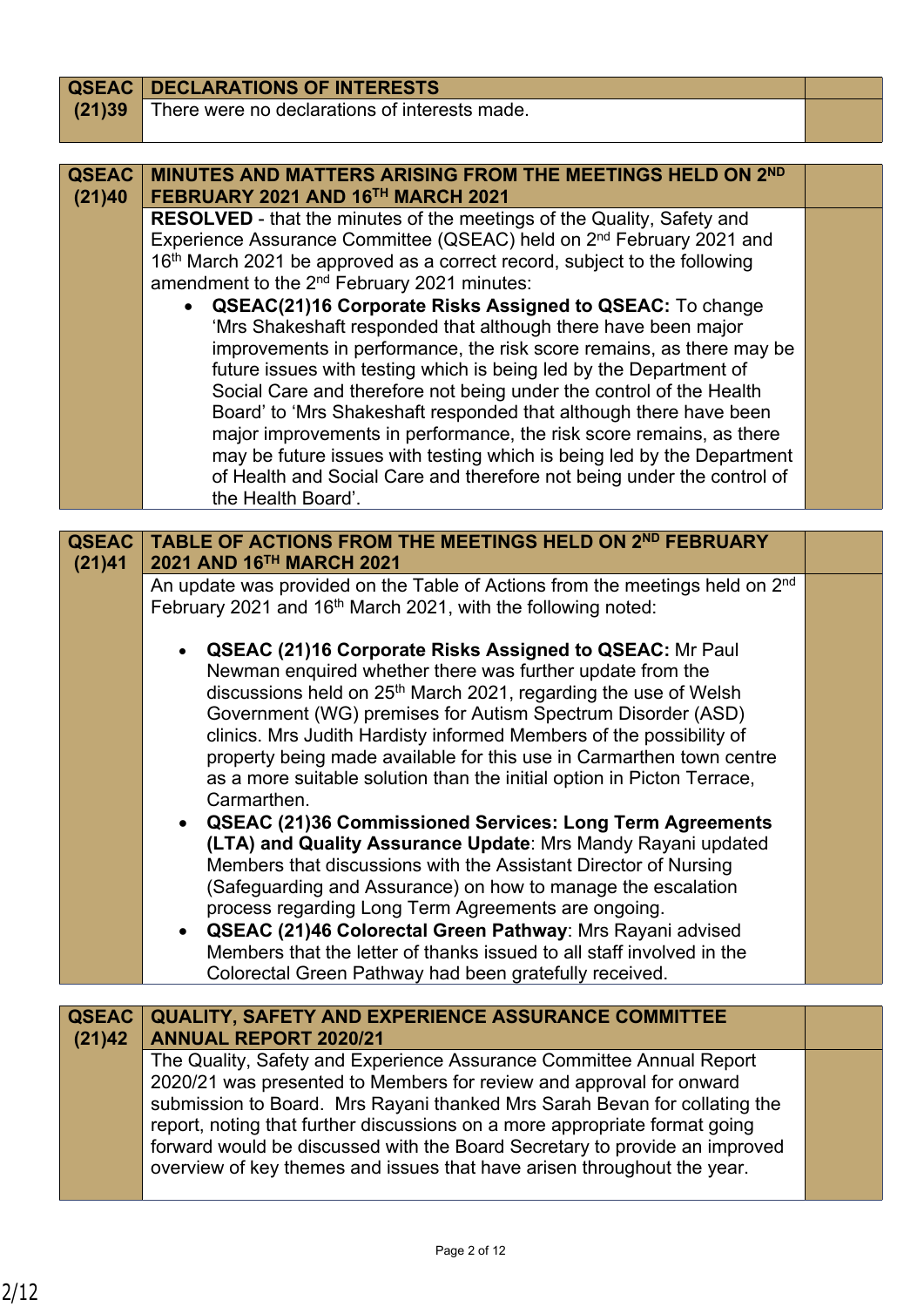|              | Mrs Alison Shakeshaft echoed Mrs Rayani's sentiments regarding the<br>Operational Quality, Safety and Experience Sub-Committee (OQSESC)                                                                                                                                                                                                                                                                                                                                                                                                                                                                                                                |  |
|--------------|--------------------------------------------------------------------------------------------------------------------------------------------------------------------------------------------------------------------------------------------------------------------------------------------------------------------------------------------------------------------------------------------------------------------------------------------------------------------------------------------------------------------------------------------------------------------------------------------------------------------------------------------------------|--|
|              | Annual Report 2020/21 and welcomed discussions on how to make the report                                                                                                                                                                                                                                                                                                                                                                                                                                                                                                                                                                               |  |
|              | more meaningful in future.                                                                                                                                                                                                                                                                                                                                                                                                                                                                                                                                                                                                                             |  |
|              | The Committee APPROVED the Quality, Safety and Experience Assurance<br>Committee Annual Report 2020/21 for onward submission to Board.                                                                                                                                                                                                                                                                                                                                                                                                                                                                                                                 |  |
|              |                                                                                                                                                                                                                                                                                                                                                                                                                                                                                                                                                                                                                                                        |  |
| <b>QSEAC</b> | <b>MATERNITY SERVICES STORY/UPDATE</b>                                                                                                                                                                                                                                                                                                                                                                                                                                                                                                                                                                                                                 |  |
| (21)43       | The Committee received the Maternity Services presentation from Ms Julie<br>Jenkins and Dr Roopam Goel, outlining the Health Board's response to the<br>recommendations from the Healthcare Inspectorate Wales (HIW) National<br>Review of Maternity Services Report in 2019/2020 and the Mothers and<br>Babies: Reducing Risk through Audits and Confidential Enquiries in the UK<br>(MBRRACE-UK) Perinatal Mortality Surveillance Report 2021.                                                                                                                                                                                                       |  |
|              | Ms Jenkins informed Members that the service has been successful in<br>appointing substantive consultants in Carmarthenshire and Pembrokeshire,<br>and also in appointing a bereavement midwife. Ms Jenkins further informed<br>Members that funding had been secured to appoint a 0.4 WTE research<br>midwife. Members were advised that phase 2 of the new labour ward at<br>Glangwili General Hospital (GGH) is currently on track for completion by the<br>end of June 2021.                                                                                                                                                                       |  |
|              | Mrs Delyth Raynsford enquired whether the appointment of the bereavement<br>midwife would address potential inequalities within other sites across the<br>Health Board. Ms Jenkins assured Members that the post would cover all<br>three counties, having a base in Aberystwyth in addition to Carmarthenshire<br>and Pembrokeshire.                                                                                                                                                                                                                                                                                                                  |  |
|              | Mr Newman enquired whether there were any remaining gaps in vacancies<br>and whether any learning had been gleaned from the recruiting process. Dr<br>Goel advised that following the proactive approach adopted, there is one<br>vacant post currently in Bronglais General Hospital (BGH) pending approval<br>by the Royal College of Obstetricians and Gynaecologists (RCOG). Ms Goel<br>further advised that three long term locums in GGH are in the process of<br>submitting job plans to the ROCG for approval.                                                                                                                                 |  |
|              | Mrs Hardisty commended the excellent quality of candidates and the work<br>undertaken by the team involved to progress and manage the recruitment<br>process.                                                                                                                                                                                                                                                                                                                                                                                                                                                                                          |  |
|              | Ms Goel assured Members that the emotional wellbeing of both mothers and<br>staff is at the forefront of bringing about changes to the service. Miss Maria<br>Battle commended the team for this focus.                                                                                                                                                                                                                                                                                                                                                                                                                                                |  |
|              | Mrs Rayani enquired in regard to feedback received from parents in respect of<br>visiting arrangements during the COVID-19 pandemic. Ms Jenkins responded<br>that support for mothers over the past year has had the most significant<br>impact upon families and that partners have been encouraged to attend where<br>appropriate. Ms Jenkins informed Members that the visiting policy will be<br>reviewed with the anticipation that, by mid May 2021, one supporting partner<br>would be able to visit their partner on the postnatal ward for a specified<br>timeframe thus providing support during this important transition to<br>parenthood. |  |
|              | $D = 25.2$                                                                                                                                                                                                                                                                                                                                                                                                                                                                                                                                                                                                                                             |  |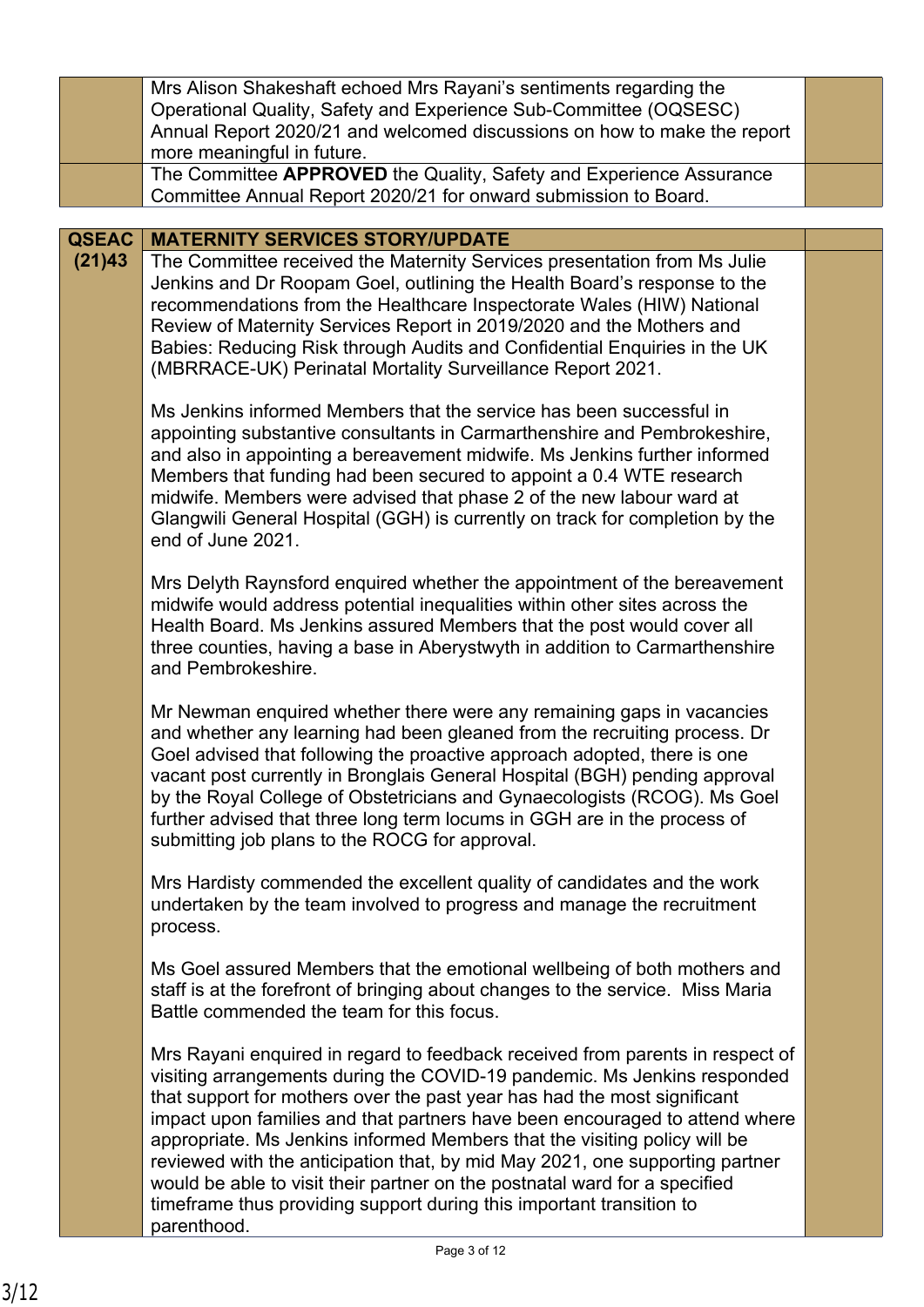|                        | Dr Goel informed Members that prior to the publication of the MBRRACE<br>Twins Report 2021, the service had been proactive in establishing a dedicated<br>multidisciplinary team Twin Clinic across the Health Board and were therefore<br>well prepared.                                                                                                                                                                                                                                                                                                                                                  |    |
|------------------------|------------------------------------------------------------------------------------------------------------------------------------------------------------------------------------------------------------------------------------------------------------------------------------------------------------------------------------------------------------------------------------------------------------------------------------------------------------------------------------------------------------------------------------------------------------------------------------------------------------|----|
|                        | In conclusion, Ms Lewis acknowledged the positive progress of the service's<br>action plan in response to the two reports and welcomed an update at a future<br>Committee meeting.                                                                                                                                                                                                                                                                                                                                                                                                                         | JJ |
|                        | Ms Julie Jenkins and Ms Roopam Goel left the Committee meeting                                                                                                                                                                                                                                                                                                                                                                                                                                                                                                                                             |    |
|                        | The Committee NOTED the Maternity Services presentation and RECEIVED<br><b>ASSURANCE</b> that the actions in response to the HIW and MBRRACE reports<br>are being implemented and addressed.                                                                                                                                                                                                                                                                                                                                                                                                               |    |
|                        |                                                                                                                                                                                                                                                                                                                                                                                                                                                                                                                                                                                                            |    |
| <b>QSEAC</b><br>(21)44 | <b>UPDATE ON SINGLE POINT OF CONTACT</b><br>The Update on Single Point of Contact Report was presented to Committee,<br>highlighting the complexity of the project and the impact of COVID-19 on<br>elective surgery. Mrs Mandy Davies informed Members that the project<br>encompasses a kind and compassionate outreach, offering a personalised<br>contact with those on waiting lists. Mrs Davies advised that the team are<br>currently in the process of contacting approximately1,500 patients who have<br>not yet responded to the first contact letter sent to patients waiting over 52<br>weeks. |    |
|                        | Mrs Davies informed Members that validation of the cohort of 363 orthopaedic<br>patients identified for the pilot for the single point of contact model is on track<br>to commence at the end of April 2021, with roll out of the plan to other<br>specialties to be agreed with the Planned Care team.                                                                                                                                                                                                                                                                                                    |    |
|                        | Mrs Davies further informed Members of the change in title of the project from<br>Single Point of Contact to Waiting List Support, given that the term single point<br>of contact could apply to several services across the Health Board.                                                                                                                                                                                                                                                                                                                                                                 |    |
|                        | In terms of the mechanisms for communication, Mrs Rayani highlighted that<br>not every patient will have access to information and support via digital media,<br>therefore having the ability to speak to someone remains vital. Mr Weir<br>expressed his agreement with the change in the project title and recognised<br>the difficulty in engaging patients due to the pandemic, particularly in light of<br>current government guidelines around self-isolation.                                                                                                                                       |    |
|                        | With regard to the data on slide 2 of the presentation, Mr Newman sought<br>assurance that the 159 patients who wish to be removed from the waiting list<br>have been verified as clinically appropriate. Mrs Davies responded that each<br>patient is contacted directly by the relevant service to ensure that removal<br>from the waiting list is appropriate.                                                                                                                                                                                                                                          |    |
|                        | On behalf of QSEAC, Ms Lewis conveyed thanks to Mrs Davies and to the<br>team involved for the undertaking of this work.                                                                                                                                                                                                                                                                                                                                                                                                                                                                                   |    |
|                        | Mrs Mandy Davies left the Committee meeting                                                                                                                                                                                                                                                                                                                                                                                                                                                                                                                                                                |    |
|                        | The Committee RECEIVED ASSURANCE that:<br>All identified controls are in place and working effectively.                                                                                                                                                                                                                                                                                                                                                                                                                                                                                                    |    |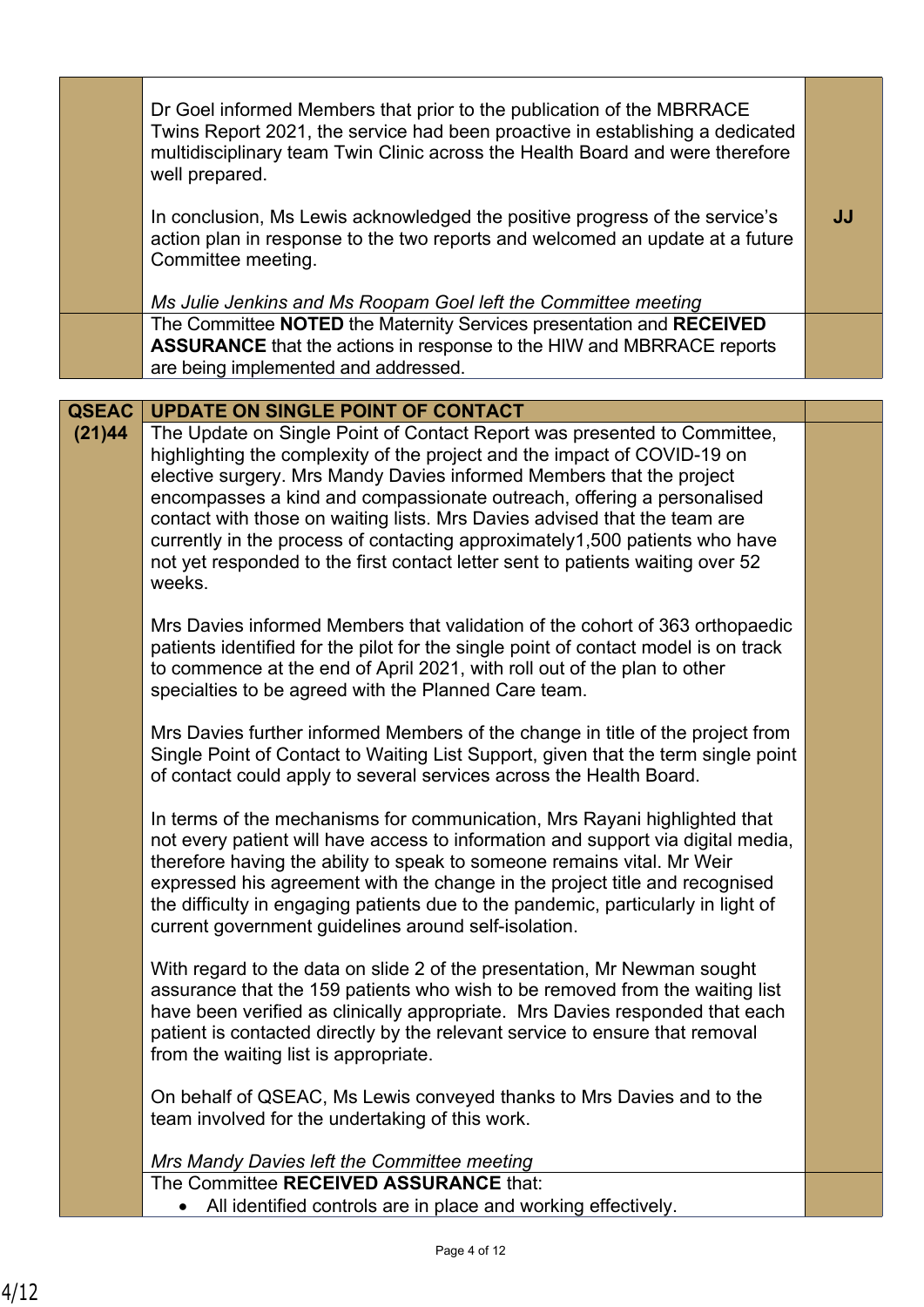|              | All planned actions will be implemented within stated timescales and<br>will reduce the risk further and/or mitigate the impact, if the risk<br>materialises.                                                                                                                                                                                                                                                                                                                                                                                                                                                                                                                                                                                                                                                                                                                                             |  |
|--------------|-----------------------------------------------------------------------------------------------------------------------------------------------------------------------------------------------------------------------------------------------------------------------------------------------------------------------------------------------------------------------------------------------------------------------------------------------------------------------------------------------------------------------------------------------------------------------------------------------------------------------------------------------------------------------------------------------------------------------------------------------------------------------------------------------------------------------------------------------------------------------------------------------------------|--|
|              |                                                                                                                                                                                                                                                                                                                                                                                                                                                                                                                                                                                                                                                                                                                                                                                                                                                                                                           |  |
| <b>QSEAC</b> | <b>UPDATE ON RISK 129: ABILITY TO DELIVER AN URGENT PRIMARY</b>                                                                                                                                                                                                                                                                                                                                                                                                                                                                                                                                                                                                                                                                                                                                                                                                                                           |  |
| (21)45       | <b>CARE OUT OF HOURS SERVICE FOR HYWEL DDA PATIENTS</b>                                                                                                                                                                                                                                                                                                                                                                                                                                                                                                                                                                                                                                                                                                                                                                                                                                                   |  |
|              | Mr David Richards joined the Committee meeting                                                                                                                                                                                                                                                                                                                                                                                                                                                                                                                                                                                                                                                                                                                                                                                                                                                            |  |
|              |                                                                                                                                                                                                                                                                                                                                                                                                                                                                                                                                                                                                                                                                                                                                                                                                                                                                                                           |  |
|              | The Update on Risk 129: Ability to Deliver an Urgent Primary Care Out of<br>Hours Service for Hywel Dda Patients Report was presented to Committee.<br>Introducing the report, Mr Andrew Carruthers emphasised that the Primary<br>Care Out of Hours (OOH) service provides GMS cover for two thirds of<br>every week, which serves to highlight the level of service provision required.<br>Mr Carruthers advised Members that variations in staffing combined with<br>the risks faced across the region are reflected in Risk 129, with the current<br>risk rating of 12 remaining unchanged. Despite several actions being<br>identified, solutions being implemented, and consideration of how this risk<br>may be applied differently, the fragility of the service remains evident and it<br>is apparent that this risk may need to be retained as an active concern for<br>the foreseeable future. |  |
|              | Mr David Richards advised Members that the risk remains at its current<br>level due to the variation in service provision brought about by the instability<br>of shift fill as the majority of clinicians working for the service remain<br>sessional workers. This in turn prevents forward planning and stabilisation<br>of rotas in a proactive way. However, Mr Richards advised that fears of a<br>detrimental impact of the COVID-19 pandemic had not materialised due to<br>changes to working practices, supported by the relative stability of rotas, as<br>a result of fewer holidays/annual leave being taken. Mr Richards informed<br>Members that Pembrokeshire remains the most fragile region due to long<br>term sickness amongst GP colleagues as opposed to being attributed to the<br>pandemic.                                                                                        |  |
|              | Ms Lewis recognised the continual day to day effort required to sustain the<br>current model and acknowledged that the working group assigned to OOH<br>as part of the Executive priorities for service transformation in 2019/20 to<br>consider modernisation of the service and its clinical model, is yet to<br>reconvene as a result of the pandemic. When questioned on the timescale<br>for this work reconvening, Mr Carruthers advised that consideration would<br>need to be given to a number of factors, including patient engagement and<br>the submission of the Urgent Primary Care Service business case to WG<br>and how this model will affect previous deliberations on OOH configuration.<br>Mr Carruthers informed Members that the timescale for submission of the<br>business case to WG is the end of April 2021.                                                                  |  |
|              | Mrs Hardisty raised concerns at the apparent lack of connectivity with the<br>wider Primary Care and Community strategy for Wales, advising that cluster<br>leads are keen to get involved to avoid a disjointed system in place with so<br>many different access points into care, and enquired whether harm could<br>result with the current system. Mr Richards responded that no concerns had<br>been raised to date and, having met with clusters, no feedback had been<br>received that cases are being referred to daytime services for treatment.                                                                                                                                                                                                                                                                                                                                                 |  |
|              | Ms Chris Hayes joined the Committee meeting                                                                                                                                                                                                                                                                                                                                                                                                                                                                                                                                                                                                                                                                                                                                                                                                                                                               |  |
|              | Page 5 of 12                                                                                                                                                                                                                                                                                                                                                                                                                                                                                                                                                                                                                                                                                                                                                                                                                                                                                              |  |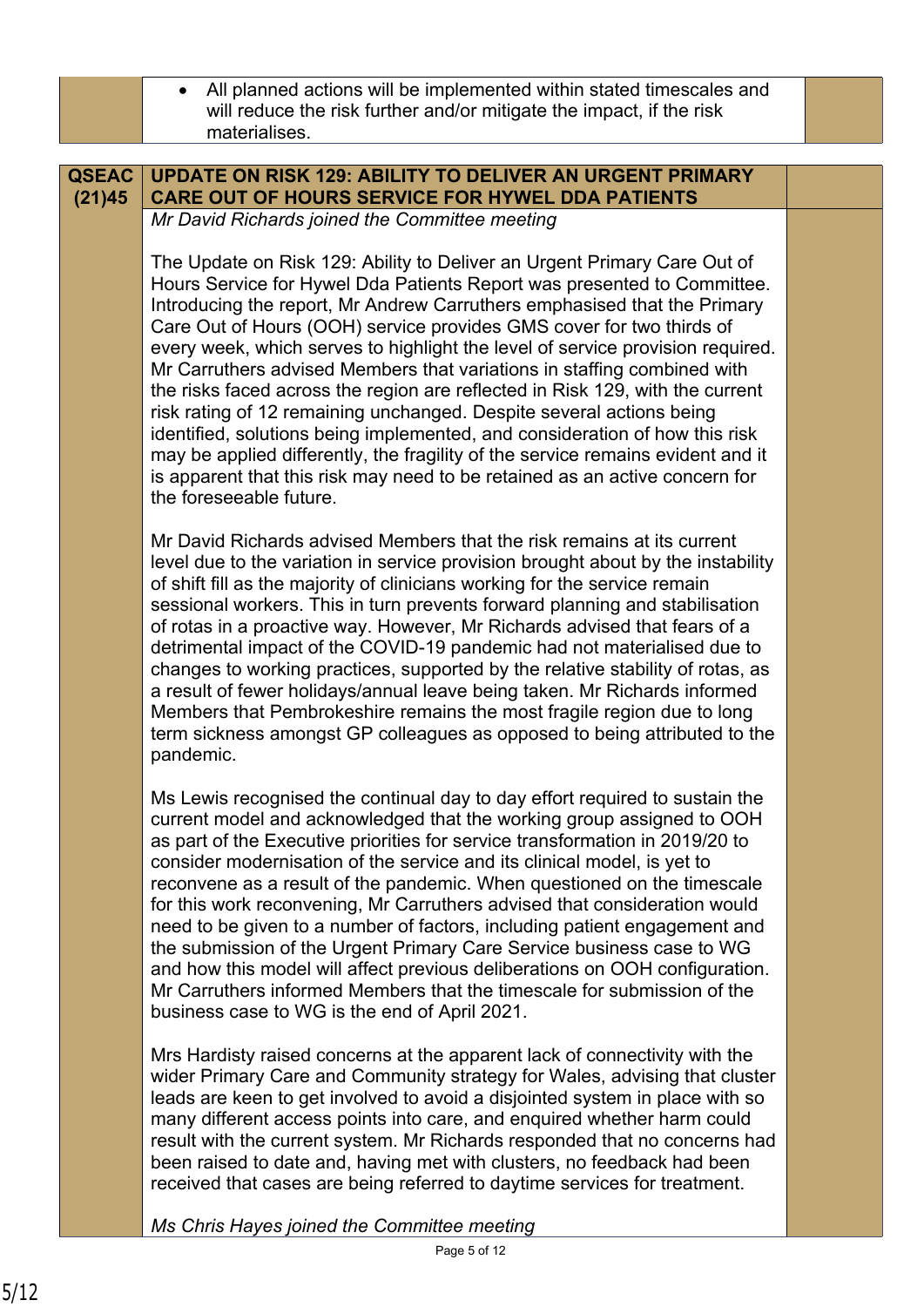|              | In response to comments from Members on the expectation of returning to<br>previous ways of working once the pandemic comes to an end, Dr Kloer<br>advised that from a GP perspective there would be a balance to be struck<br>between seeing patients face to face and virtually, dependent upon what is<br>most appropriate as opposed to personal preference.<br>In terms of clinical governance, Mr Carruthers assured Members that<br>temporary measures are in place to make the current position more<br>resilient, advising that the Deputy Medical Director of Primary Care &<br>Community Services has enhanced clinical governance for the service with<br>specific workstreams and mechanisms in place to audit current provision.<br>Miss Battle noted that consideration would need to be given to the impact of<br>unscheduled care on the challenges in OOH, and timeframes set to enable |                             |
|--------------|-----------------------------------------------------------------------------------------------------------------------------------------------------------------------------------------------------------------------------------------------------------------------------------------------------------------------------------------------------------------------------------------------------------------------------------------------------------------------------------------------------------------------------------------------------------------------------------------------------------------------------------------------------------------------------------------------------------------------------------------------------------------------------------------------------------------------------------------------------------------------------------------------------------|-----------------------------|
|              | the Board and Committee to scrutinise the improvement work.<br>Ms Lewis concluded that whilst assurance had been provided regarding the<br>operational efforts to keep the fragile service afloat, from a quality and<br>safety perspective the Committee received limited assurance on the impact<br>on patients; further assurance is therefore required on the consequences of<br>the service's fragility on patient safety and clinical needs.<br>Mrs Rayani undertook to request Mrs O'Connor liaise with Mr Richards to                                                                                                                                                                                                                                                                                                                                                                             | <b>AC</b><br><b>MR/LOC/</b> |
|              | capture service user experience.<br>Mr David Richards left the Committee meeting                                                                                                                                                                                                                                                                                                                                                                                                                                                                                                                                                                                                                                                                                                                                                                                                                          | <b>DRi</b>                  |
|              | The Committee NOTED the Update on Risk 129: Ability to Deliver an<br>Urgent Primary Care Out of Hours Service for Hywel Dda Patients report<br>and RECEIVED LIMITED ASSURANCE that mitigating actions are in place,<br>with further assurance requested to be provided at a future Committee<br>meeting.                                                                                                                                                                                                                                                                                                                                                                                                                                                                                                                                                                                                  |                             |
| <b>QSEAC</b> | <b>QUALITY AND SAFETY ASSURANCE REPORT</b>                                                                                                                                                                                                                                                                                                                                                                                                                                                                                                                                                                                                                                                                                                                                                                                                                                                                |                             |
| (21)46       | The Quality and Safety Assurance Report was presented to Committee. In<br>addition to the information provided in the report, Mrs Cathie Steele informed<br>Members that the Once for Wales Concerns Management System had been<br>launched by the Health Board on 1 <sup>st</sup> April 2021. This new system for reporting<br>incidents will provide new opportunities for identifying themes and issues via<br>new codes, with a greater focus on learning from incidents and concerns. Mrs<br>Steele further informed Members that the Health Board is the only<br>organisation in Wales to have gone live with the system to date, with the<br>Quality Assurance Information System Team providing training to<br>approximately 100 managers each day.<br>Mrs Rayani thanked Mrs Steele and the team involved for their continuous                                                                   |                             |
|              | work over the past few weekends to ensure that the system is working for<br>front facing staff. Mrs Rayani informed Members that the first service to use<br>the new system had been Primary Care, which historically has been the<br>service least likely to utilise the Datix reporting system. Mrs Steele assured<br>Members that the use of the system would ensure the Health Board obtains<br>the 'Gold' standard desired from such a system to meet the needs of<br>HDdUHB.                                                                                                                                                                                                                                                                                                                                                                                                                        |                             |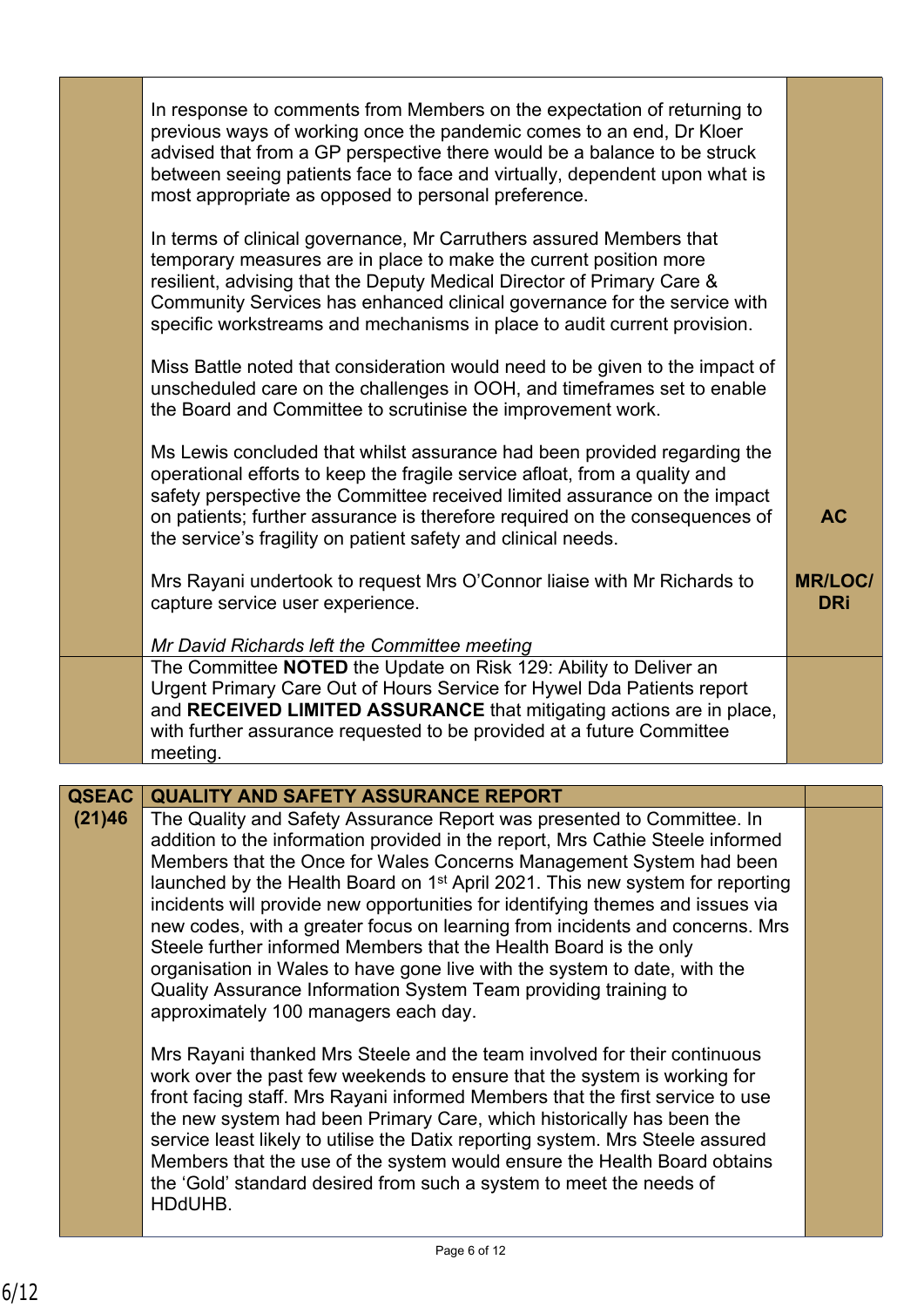|              | Ms Lewis enquired how the Health Board could obtain oversight of the issues<br>and themes, such as falls and missed fractures identified within the work of<br>the Listening and Learning Sub-Committee. Mrs Rayani responded that<br>quality improvement metrics are being developed to facilitate this, with a focus<br>on a thematic review of learning rather than on individual cases. Mrs Rayani<br>assured Members that themes are reported through the Listening and<br>Learning Sub-Committee and the Health Board's scrutiny and improvement<br>groups. |  |
|--------------|-------------------------------------------------------------------------------------------------------------------------------------------------------------------------------------------------------------------------------------------------------------------------------------------------------------------------------------------------------------------------------------------------------------------------------------------------------------------------------------------------------------------------------------------------------------------|--|
|              | In relation to peer reviews, such as the Stroke Services and Neonatal Unit<br>reviews at GGH, Mrs Rayani further assured Members that all reviews are<br>revisited and progress against recommendations is monitored with lessons<br>learned identified.                                                                                                                                                                                                                                                                                                          |  |
|              | The Committee <b>NOTED</b> the content of the Quality and Safety Assurance<br>Report and RECEIVED ASSURANCE that processes are in place to review<br>and monitor patient experience highlighted through incident reporting,<br>complaints and feedback mechanisms.                                                                                                                                                                                                                                                                                                |  |
| <b>QSEAC</b> | NURSE STAFFING LEVELS (WALES) ACT DRAFT ANNUAL REPORT                                                                                                                                                                                                                                                                                                                                                                                                                                                                                                             |  |
| (21)47       | 2020/21 AND NURSE STAFFING LEVELS WALES ACT<br><b>IMPLEMENTATION: DRAFT 3 YEAR REPORT 2018-21</b>                                                                                                                                                                                                                                                                                                                                                                                                                                                                 |  |
|              | The Nurse Staffing Levels (Wales) Act Draft Annual Report 2020/21 and the<br>Nurse Staffing Levels (Wales) Act Implementation: Draft 3 Year Report 2018-<br>21 were presented to Committee to be sighted on prior to submission to WG.<br>Members noted there is no scope in terms of the reporting template to be<br>used.                                                                                                                                                                                                                                       |  |
|              | Mrs Hardisty queried the expected feedback, if any, from WG following<br>submission of these reports. Ms Chris Hayes responded that the final 3-year<br>report is to be presented to WG in early October 2021, followed by a summary<br>report to be presented to the Senedd.                                                                                                                                                                                                                                                                                     |  |
|              | On behalf of the Committee, Ms Lewis thanked Ms Hayes for the work<br>undertaken in collating the reports.                                                                                                                                                                                                                                                                                                                                                                                                                                                        |  |
|              | The Committee <b>NOTED</b> the content of the Nurse Staffing Levels Wales Act<br>Draft Annual Report 2020/21 and the content of the Nurse Staffing Levels<br>Wales Act Implementation Report: Draft 3-Year Report 2018-21 and<br><b>RECEIVED ASSURANCE</b> that the necessary processes and reviews have<br>been implemented to demonstrate compliance with the duties of the Nurse<br>Staffing Level (Wales) Act.                                                                                                                                                |  |
| <b>QSEAC</b> | PREPAREDNESS FOR EXTENSION OF THE SECOND DUTY OF THE                                                                                                                                                                                                                                                                                                                                                                                                                                                                                                              |  |
| (21)47       | <b>NURSE STAFFING LEVELS (WALES) ACT 2016 TO PAEDIATRIC</b><br><b>INPATIENT WARDS</b>                                                                                                                                                                                                                                                                                                                                                                                                                                                                             |  |
|              | The Preparedness for Extension of the Second Duty of the Nurse Staffing<br>Levels (Wales) Act 2016 to Paediatric Inpatient Wards report was presented<br>to Committee. Professor John Gammon enquired whether there are any risks<br>identified associated with the difficulty in recruitment and the calculations for<br>the required staffing levels. Mrs Rayani assured Members that extensive<br>mapping has been undertaken and Ms Hayes anticipated no issues in regard<br>to recruitment to fill the planned rotas.                                        |  |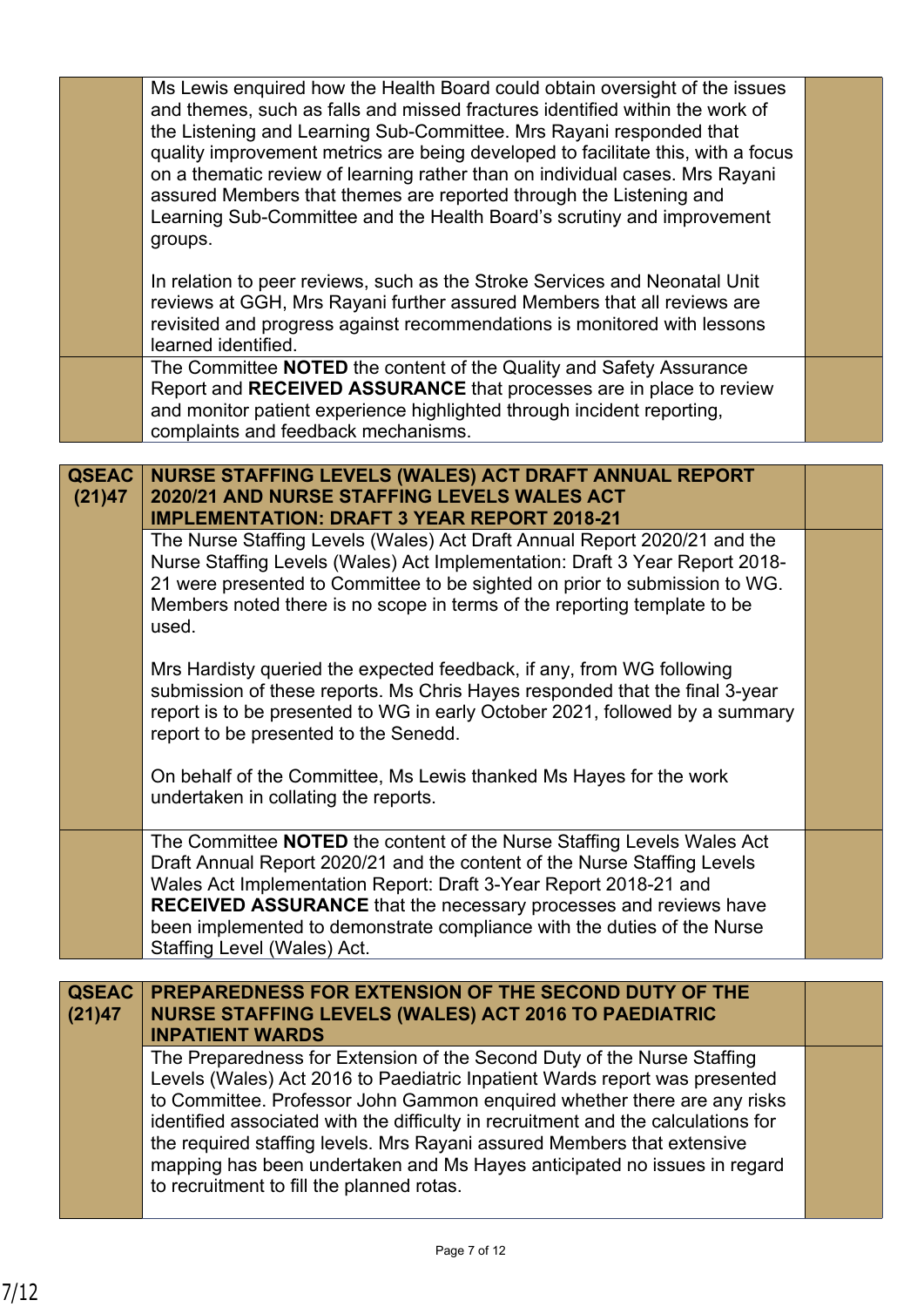|                        | Professor Gammon sought assurance that the workforce planning under the<br>second duty had been appropriately managed. Ms Hayes advised that work<br>has been undertaken over the past six months to identify opportunities arising<br>from the introduction of new skill mixes and new roles. Ms Hayes assured<br>Members of her level of confidence in gaining an understanding and<br>development of a fitting team to meet the needs of the paediatric wards in<br>BGH and GGH.                                                                                                                                                                                                                                                                                                                                                                                                      |  |
|------------------------|------------------------------------------------------------------------------------------------------------------------------------------------------------------------------------------------------------------------------------------------------------------------------------------------------------------------------------------------------------------------------------------------------------------------------------------------------------------------------------------------------------------------------------------------------------------------------------------------------------------------------------------------------------------------------------------------------------------------------------------------------------------------------------------------------------------------------------------------------------------------------------------|--|
|                        | Mrs Hardisty queried the rationale behind the narrow focus of the Act's<br>extension to inpatient wards, which does not consider community teams and<br>its links with the autism and neurodevelopmental services. Mrs Rayani<br>advised that the process is particularly iterative due to the size of the task<br>hence the breakdown introduced across all services. However, there remains<br>a requirement to review all parts of the service with discussions already in<br>place to consider community services in the future.                                                                                                                                                                                                                                                                                                                                                     |  |
|                        | In terms of neurodevelopmental services, Mrs Rayani informed Members that<br>following a retirement within the service an opportunity has arisen that could<br>provide an alternative role in bridging the gap between Mental Health and<br>Leaning Disabilities (MHLD), Child and Adolescent Mental Health Services<br>(CAMHS) and paediatrics, which would better inform the wider health picture.<br>This is being explored by the Women and Children's Directorate.                                                                                                                                                                                                                                                                                                                                                                                                                  |  |
|                        | Ms Hayes advised Members that a national programme determines those<br>services or areas of service which are addressed, and when.                                                                                                                                                                                                                                                                                                                                                                                                                                                                                                                                                                                                                                                                                                                                                       |  |
|                        | Ms Chris Hayes left the Committee meeting<br>Ms Mel Jenkins joined the Committee meeting                                                                                                                                                                                                                                                                                                                                                                                                                                                                                                                                                                                                                                                                                                                                                                                                 |  |
|                        | The Committee NOTED the content of the Preparedness for Extension of the<br>Second Duty of the Nurse Staffing Levels (Wales) Act 2016 to Paediatric<br>Inpatient Wards report and RECEIVED ASSURANCE that the Health Board is<br>well positioned, and is continuing to take all actions required, to ensure that<br>statutory requirements will be met when the Nurse Staffing Levels (Wales) Act<br>is extended to apply to paediatric inpatient wards on 1 <sup>st</sup> October 2021.                                                                                                                                                                                                                                                                                                                                                                                                 |  |
| <b>QSEAC</b><br>(21)48 | OPERATIONAL QUALITY, SAFETY AND EXPERIENCE SUB-COMMITTEE<br><b>UPDATE REPORTS</b>                                                                                                                                                                                                                                                                                                                                                                                                                                                                                                                                                                                                                                                                                                                                                                                                        |  |
|                        | The Operational Quality, Safety and Experience Sub-Committee (OQSESC)<br>Update Reports from the meetings held on $28th$ January 2021 and $4th$ March<br>2021 were presented to Committee.                                                                                                                                                                                                                                                                                                                                                                                                                                                                                                                                                                                                                                                                                               |  |
|                        | Mrs Shakeshaft informed Members that an extraordinary meeting had been<br>held on 28 <sup>th</sup> January 2021, to consider whether the Sub-Committee was<br>assured on the risk assessment that had been carried out into the options<br>proposed to resolve changes to the on-call system for staffing BGH out of<br>hours (OOH) in theatres, specifically maternity services. Mrs Shakeshaft<br>advised that the Sub-Committee acknowledged the extensive work carried out<br>to risk assess all options and favoured option 3, consisting of the<br>implementation of Operating Department Practitioner (ODP) overnight cover,<br>a resident overnight Healthcare Support Worker (HCSW), and one on-call<br>scrub overnight shift cover. The Sub-Committee also received assurance that<br>option 3's reduced risk score of 5 is within the Health Board's tolerance for<br>safety. |  |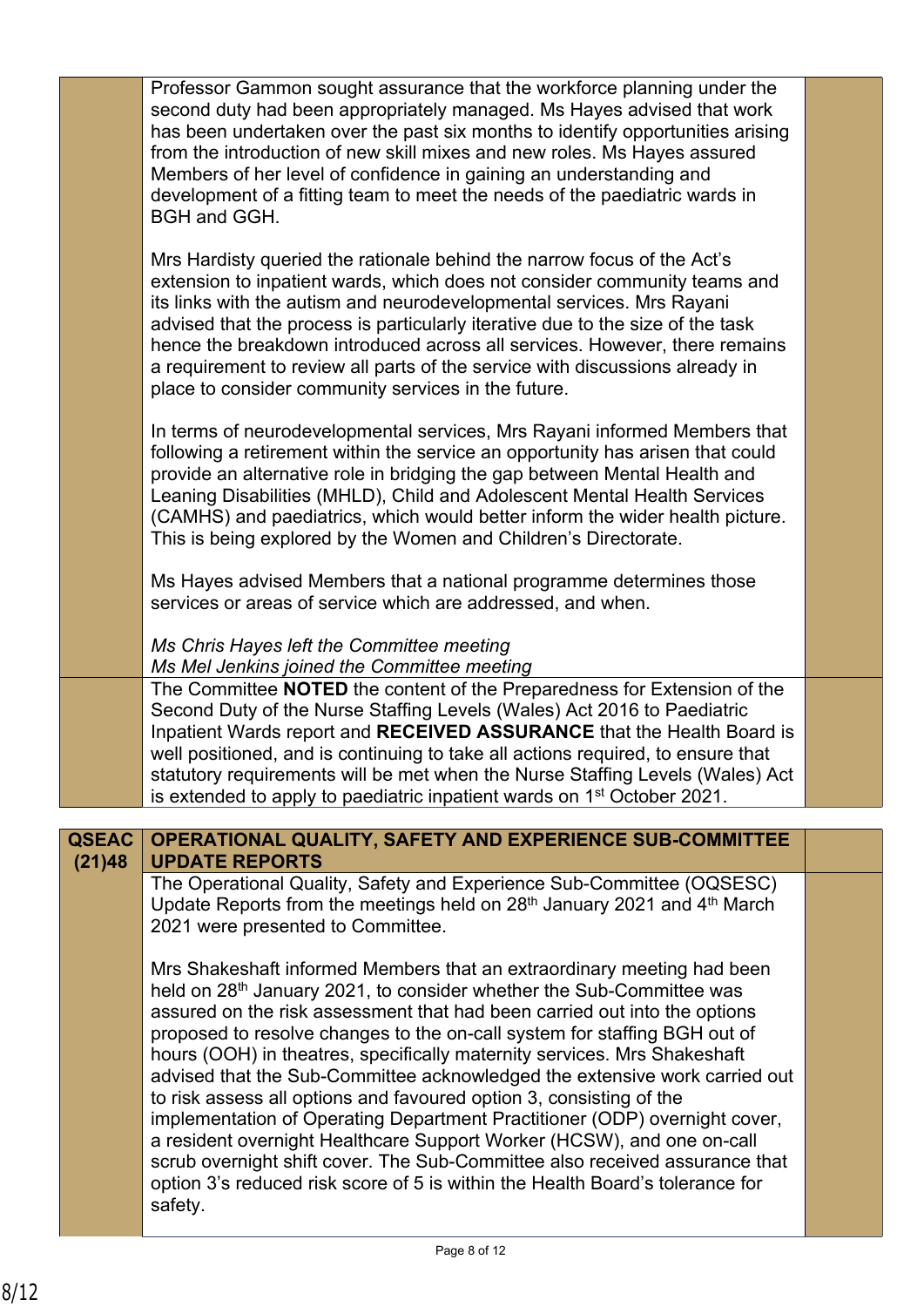|              | In relation to OQSESC's meeting on 4 <sup>th</sup> March 2021, Ms Lewis requested an<br>update on the legislative gap in relation to enforcing isolation of patients who<br>lack capacity and who are infected with COVID-19 within hospitals and care<br>homes, a concern which has been raised at a national level. Mr Carruthers |               |
|--------------|-------------------------------------------------------------------------------------------------------------------------------------------------------------------------------------------------------------------------------------------------------------------------------------------------------------------------------------|---------------|
|              | noted that the national response had not been particularly helpful, with the                                                                                                                                                                                                                                                        |               |
|              | Health Board's legal team reviewing how best this can be managed from a                                                                                                                                                                                                                                                             |               |
|              | legal perspective. Mrs Rayani assured Members that the usual safeguards<br>regarding the Mental Capacity Act (MCA) are in place and that audit work                                                                                                                                                                                 |               |
|              | continues to be undertaken. Mrs Rayani provided further assurance that a                                                                                                                                                                                                                                                            |               |
|              | deep dive on Mental Health and Learning Disabilities would be presented to a                                                                                                                                                                                                                                                        |               |
|              | future Committee meeting.                                                                                                                                                                                                                                                                                                           |               |
|              | The Committee NOTED the content of the Operational Quality, Safety and                                                                                                                                                                                                                                                              |               |
|              | <b>Experience Sub-Committee Update Reports.</b>                                                                                                                                                                                                                                                                                     |               |
| <b>QSEAC</b> | OPERATIONAL QUALITY, SAFETY AND EXPERIENCE SUB-COMMITTEE                                                                                                                                                                                                                                                                            |               |
| (21)49       | <b>ANNUAL REPORT 2020/21</b>                                                                                                                                                                                                                                                                                                        |               |
|              | The Operational Quality, Safety and Experience Sub-Committee Annual                                                                                                                                                                                                                                                                 |               |
|              | Report 2020/21 was presented to Members. Professor Gammon                                                                                                                                                                                                                                                                           |               |
|              | acknowledged the significant amount of work assigned to the Sub-<br>Committee's responsibility and enquired whether the Sub-Committee is able                                                                                                                                                                                       |               |
|              | to execute all its responsibilities and provide assurance in key areas.                                                                                                                                                                                                                                                             |               |
|              |                                                                                                                                                                                                                                                                                                                                     |               |
|              | Mrs Shakeshaft advised that she had similar concerns when the Sub-                                                                                                                                                                                                                                                                  |               |
|              | Committee became an amalgamation of three previous Sub-Committees into                                                                                                                                                                                                                                                              |               |
|              | one.                                                                                                                                                                                                                                                                                                                                |               |
|              | Mrs Rayani informed Members that, following the Wales Audit Office report                                                                                                                                                                                                                                                           |               |
|              | and various reviews around Quality Governance, there is scope to amend the                                                                                                                                                                                                                                                          |               |
|              | governance structure and arrangements for this Sub-Committee. It is also                                                                                                                                                                                                                                                            |               |
|              | anticipated that County level meetings will be established and that                                                                                                                                                                                                                                                                 |               |
|              | standardised agendas will be implemented for every County and Directorate                                                                                                                                                                                                                                                           |               |
|              | level meeting across the Health Board. Mrs Rayani further informed Members<br>that, COVID-19 pandemic allowing, patient safety walkarounds could resume                                                                                                                                                                             |               |
|              | to assist with ensuring that Committees and Sub-Committees are dealing with                                                                                                                                                                                                                                                         |               |
|              | issues at the most appropriate level.                                                                                                                                                                                                                                                                                               |               |
|              |                                                                                                                                                                                                                                                                                                                                     |               |
|              | Mrs Jervis queried the possibility of revisiting the membership within the                                                                                                                                                                                                                                                          |               |
|              | OQSESC terms of reference to include the Assistant Director of Public<br>Health. Mrs Joanne Wilson undertook to discuss this with Mrs Shakeshaft and                                                                                                                                                                                | <b>JW/AS/</b> |
|              | Mrs Jervis outside of the meeting for approval at a future Committee meeting                                                                                                                                                                                                                                                        | <b>RJ</b>     |
|              | or via Chair's Action, as appropriate.                                                                                                                                                                                                                                                                                              |               |
|              | The Committee <b>ENDORSED</b> the content of the Operational Quality, Safety                                                                                                                                                                                                                                                        |               |
|              | and Experience Sub-Committee Annual Report 2020/21.                                                                                                                                                                                                                                                                                 |               |
| <b>QSEAC</b> | <b>LISTENING AND LEARNING SUB-COMMITTEE UPDATE REPORT</b>                                                                                                                                                                                                                                                                           |               |
| (21)50       | The Listening and Learning Sub-Committee Update Report was presented to                                                                                                                                                                                                                                                             |               |
|              | Committee.                                                                                                                                                                                                                                                                                                                          |               |
|              |                                                                                                                                                                                                                                                                                                                                     |               |
|              | Mrs O'Connor informed Members that a meeting would take place between                                                                                                                                                                                                                                                               |               |
|              | the Board Secretary and the Director of Nursing, Quality and Patient                                                                                                                                                                                                                                                                |               |
|              | Experience to review how the Sub-Committee links across Quality<br>Governance arrangements to provide assurance that themes and root causes                                                                                                                                                                                         |               |
|              | are being addressed. Mrs O'Connor further informed Members that the Sub-                                                                                                                                                                                                                                                            | <b>LOC</b>    |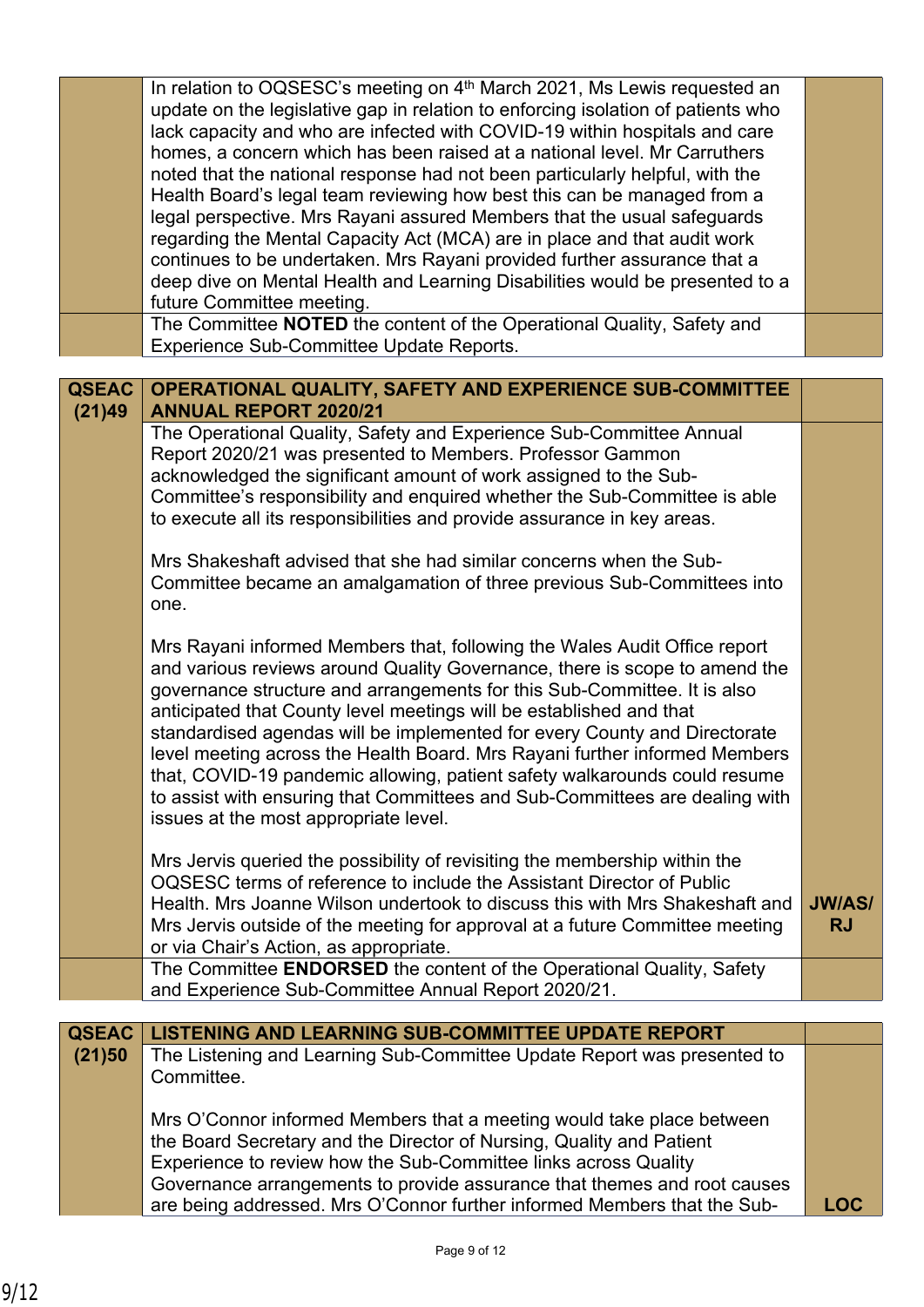Committee's terms of reference are to be reviewed and presented to the June 2021 Committee meeting for approval.

In relation to the update on Speaking Up Safely, Mrs Hardisty noted it was encouraging to see the input into the various Champion roles and the positive interest received. Mrs Battle assured Members that there would be a presentation to a future Board meeting regarding the Speaking Up Safely process, outcomes and the development of outcomes.

The Committee **NOTED** the content of the Listening and Learning Sub-Committee Update Report and **RECEIVED ASSURANCE** from the actions taken by the Sub-Committee to mitigate the risks articulated.

| (21)51 | QSEAC   LISTENING AND LEARNING SUB-COMMITTEE ANNUAL REPORT<br>2020/21                                                                 |  |
|--------|---------------------------------------------------------------------------------------------------------------------------------------|--|
|        | The Listening and Learning Sub-Committee Annual Report 2020/21 was<br>presented to Committee, with no comments received from Members. |  |
|        | The Committee ENDORSED the Listening and Learning Sub-Committee<br>Annual Report 2020/21.                                             |  |

| <b>QSEAC</b><br>(21)52 | <b>RESEARCH AND DEVELOPMENT (R&amp;D) SUB-COMMITTEE UPDATE</b><br><b>REPORT</b>                                                                                                                                                                                                                                                                                                                                                                                                                                                                                                                                                                                                                                                                                                                                                                                                                                                                                                                                                                                                                                                                                                                                                                                                                         |  |
|------------------------|---------------------------------------------------------------------------------------------------------------------------------------------------------------------------------------------------------------------------------------------------------------------------------------------------------------------------------------------------------------------------------------------------------------------------------------------------------------------------------------------------------------------------------------------------------------------------------------------------------------------------------------------------------------------------------------------------------------------------------------------------------------------------------------------------------------------------------------------------------------------------------------------------------------------------------------------------------------------------------------------------------------------------------------------------------------------------------------------------------------------------------------------------------------------------------------------------------------------------------------------------------------------------------------------------------|--|
|                        | The Research and Development Sub-Committee Update Report was<br>presented to Committee, with Dr Kloer advising Members of the following key<br>points:                                                                                                                                                                                                                                                                                                                                                                                                                                                                                                                                                                                                                                                                                                                                                                                                                                                                                                                                                                                                                                                                                                                                                  |  |
|                        | New Membership: the appointment of Dr Sam Rice, Consultant<br>Physician and Endocrinologist, as the new Clinical Director. Dr Kloer<br>conveyed his thanks to Dr Subhamay Ghosh, Consultant Anaesthetist,<br>for his time as Interim Director. It was noted that Dr Leighton Phillips is<br>now the Director of Research, Innovation and University Partnerships.<br>Revised Sub-Committee Terms of Reference: Dr Kloer informed<br>$\bullet$<br>Members of a proposed change in name to the Research and<br>Innovation Sub-Committee (R&ISC) to better reflect the increased<br>innovation activity overseen by the Sub-Committee.<br>The Research and Innovation Strategy 2021-2024 was presented to<br>$\bullet$<br>Committee as an appendix to the update report. Dr Kloer advised that<br>the strategy is supported by Health and Care Research Wales (HCRW)<br>and assured Members that the Sub-Committee is developing a plan to<br>monitor delivery of the strategy. Dr Kloer also assured Members that<br>the strategy will form part of the Health Board's Annual Plan.<br>University Status Review: Dr Kloer informed Members that the Health<br>Board's University Status is anticipated to be maintained following the<br>review meeting due to take place on 16 <sup>th</sup> April 2021. |  |
|                        | Professor Gammon commended the team involved for the extraordinary<br>changes made to the department over the past year and welcomed the four<br>strategic goals identified within the strategy. Professor Gammon emphasised<br>the importance of evidencing the impact of research and innovation in<br>improving the quality of services in the future, which Dr Kloer acknowledged.                                                                                                                                                                                                                                                                                                                                                                                                                                                                                                                                                                                                                                                                                                                                                                                                                                                                                                                  |  |
|                        | On behalf of the Committee, Ms Lewis recognised the contribution and<br>leadership of Dr Phillips' work, noting that the Committee was content to<br>support the report's recommendations.                                                                                                                                                                                                                                                                                                                                                                                                                                                                                                                                                                                                                                                                                                                                                                                                                                                                                                                                                                                                                                                                                                              |  |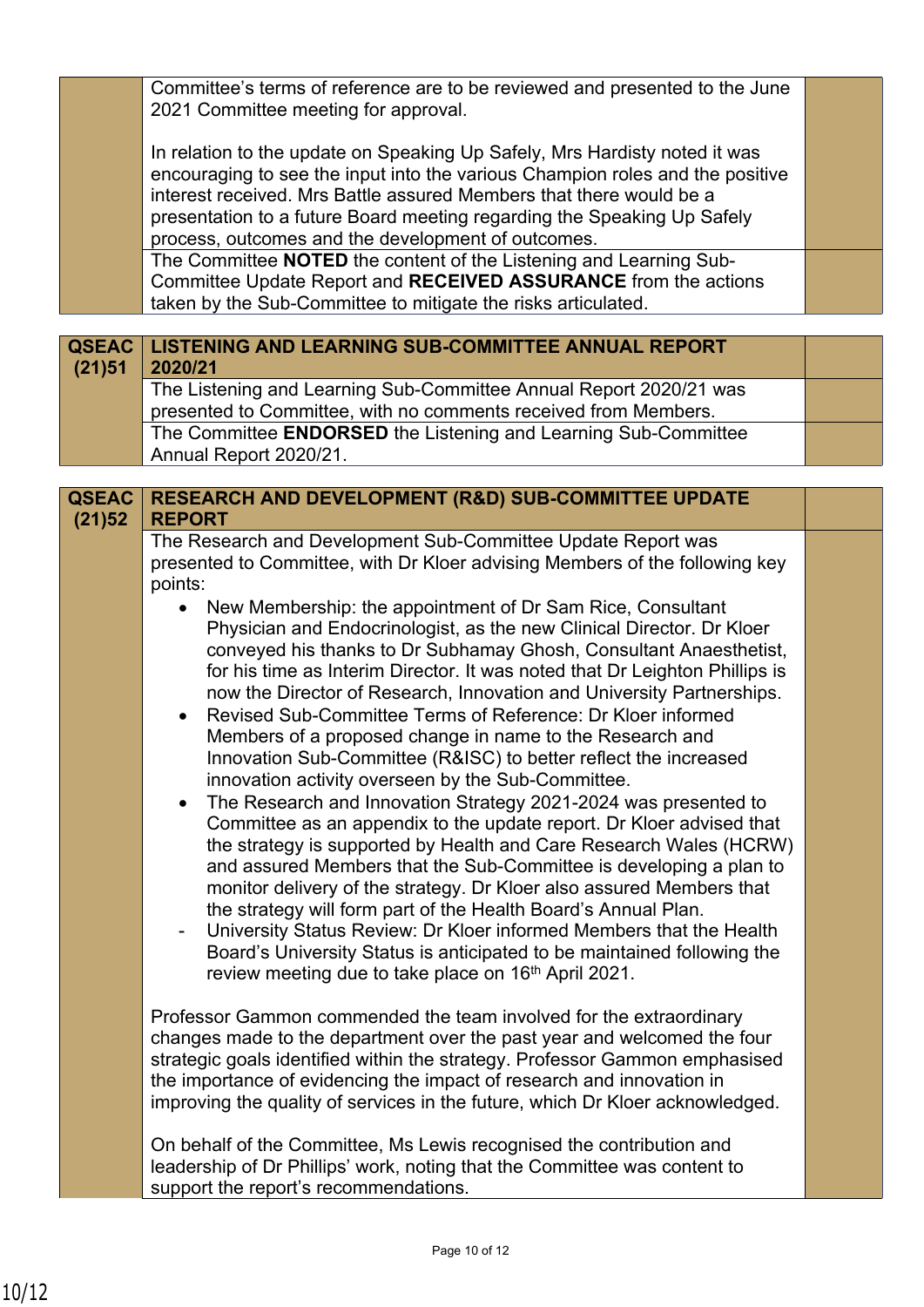|                        | The Committee NOTED the content of the Research and Development<br><b>Update Report and</b><br>APPROVED the name change of the Research and Innovation Sub-<br>Committee and the revised Terms of Reference.                                                                                                                                                                                                                                                                                                             |  |  |
|------------------------|--------------------------------------------------------------------------------------------------------------------------------------------------------------------------------------------------------------------------------------------------------------------------------------------------------------------------------------------------------------------------------------------------------------------------------------------------------------------------------------------------------------------------|--|--|
|                        | APPROVED the Research & Innovation Strategy 2021-2024.<br><b>APPROVED</b> the approach to the preparation of the University Status<br>review submission.                                                                                                                                                                                                                                                                                                                                                                 |  |  |
| <b>QSEAC</b><br>(21)53 | <b>RESEARCH AND DEVELOPMENT (R&amp;D) SUB-COMMITTEE ANNUAL</b><br><b>REPORT 2020/21</b>                                                                                                                                                                                                                                                                                                                                                                                                                                  |  |  |
|                        | The Research and Development Sub-Committee Annual Report 2020/21 was<br>presented, with no comments received from Members.                                                                                                                                                                                                                                                                                                                                                                                               |  |  |
|                        | The Committee ENDORSED the Research and Development Annual Report<br>2020/21.                                                                                                                                                                                                                                                                                                                                                                                                                                            |  |  |
|                        |                                                                                                                                                                                                                                                                                                                                                                                                                                                                                                                          |  |  |
| <b>QSEAC</b>           | <b>INFECTION PREVENTION STRATEGIC STEERING GROUP UPDATE</b>                                                                                                                                                                                                                                                                                                                                                                                                                                                              |  |  |
| (21)54                 | The Infection Prevention Strategic Steering Group Update slide set was<br>presented to Committee, highlighting the key agenda items discussed at its<br>meetings during Quarter 4 of 2020/21. Ms Mel Jenkins assured Members that<br>the Clostridium difficile (C-diff) outbreaks, predominantly in WGH, are being<br>managed under outbreak management arrangements, with Ultraviolet (UV)<br>cleaning in place to ensure no further outbreaks occur.                                                                   |  |  |
|                        | In relation to Antimicrobial Resistance (AMR), Mrs Rayani highlighted a<br>national report on antimicrobial prescribing in Primary Care, which identified a<br>24% increase in prescribing compared to the same period the previous year<br>and assured Members that work is being undertaken to address this additional<br>prescribing.                                                                                                                                                                                 |  |  |
|                        | In relation to the Cleaning Standards funding bid made to WG, Ms Lewis<br>queried how the Health Board is managing in the absence of this funding at<br>present. Mrs Rayani advised that the £2.8m bid is to include an uplift to<br>housekeepers, provision for training, and the development of supervisory<br>roles. However, there has been a delay in allocation due to a wide variation in<br>values submitted nationally with Mrs Rayani anticipating that some, if not all of<br>the funding, would be approved. |  |  |
|                        | Ms Jenkins informed Members there had been no Norovirus outbreaks over<br>the recent winter period. In response to a query from Miss Battle on whether<br>the pandemic had changed behaviour in terms of infection prevention. Ms<br>Jenkins advised that measures associated with the pandemic had established<br>new infection prevention measures such as mask wearing and had improved<br>hand hygiene in general.<br>The Committee NOTED the content of the slide set and RECEIVED                                  |  |  |
|                        | <b>ASSURANCE</b> from the report.                                                                                                                                                                                                                                                                                                                                                                                                                                                                                        |  |  |
|                        |                                                                                                                                                                                                                                                                                                                                                                                                                                                                                                                          |  |  |
| QSEAC<br>(21)55        | <b>FOR INFORMATION: INTERNAL AUDIT REPORTS</b><br>The following Internal Audit reports relating to quality were presented to                                                                                                                                                                                                                                                                                                                                                                                             |  |  |
|                        | Committee for information, following receipt by the Audit and Risk Assurance<br>Committee at its meeting on 23rd February 2021:                                                                                                                                                                                                                                                                                                                                                                                          |  |  |

- Quality & Safety Governance (Reasonable Assurance);
- Health and Care Standards (Substantial Assurance);
- Closure of Actions (Reasonable Assurance).